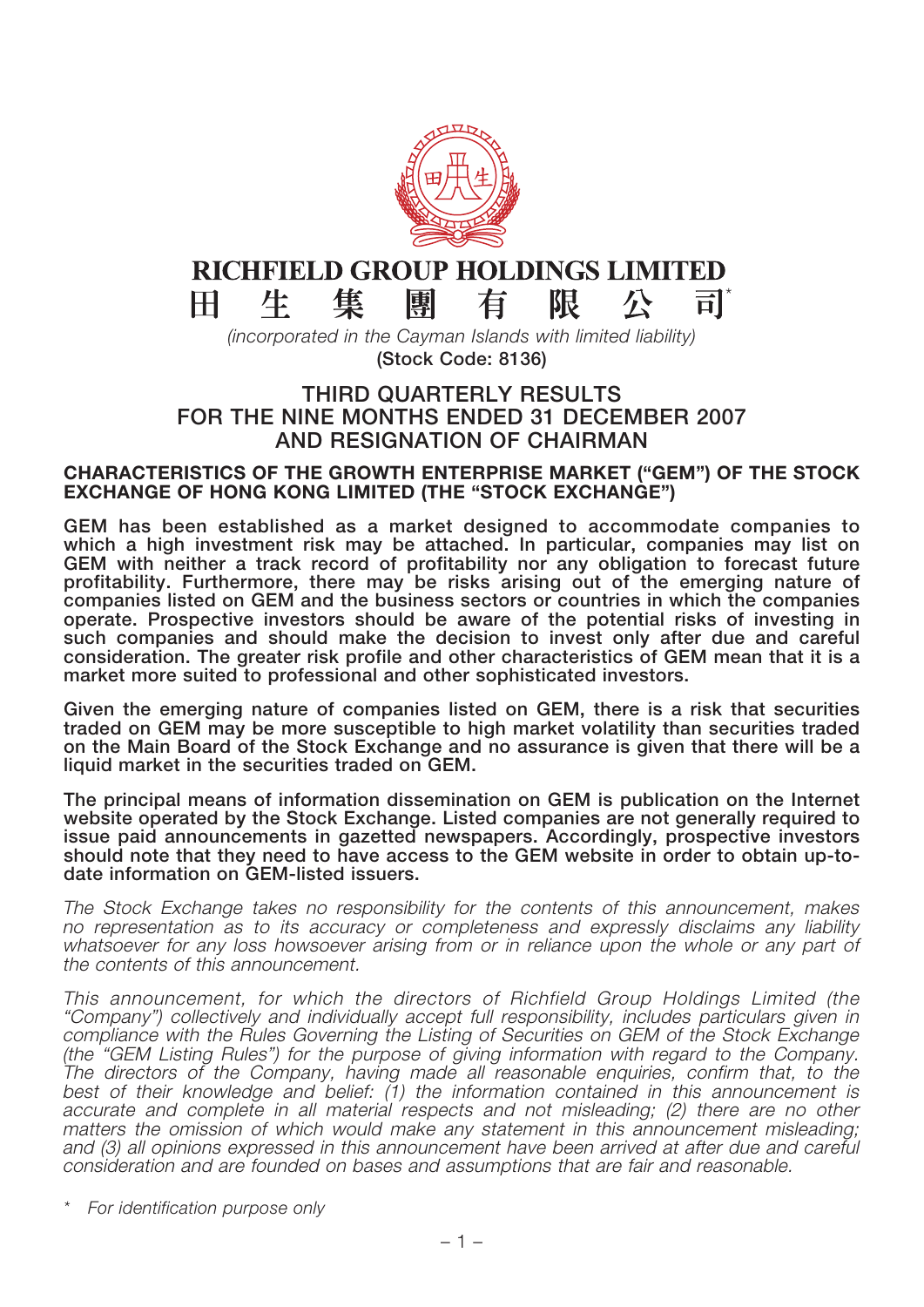## **THIRD QUARTERLY RESULTS**

The board of directors (the "Board") of Richfield Group Holdings Limited (the "Company") herein presents the unaudited consolidated results of the Company and its subsidiaries (collectively referred to as the "Group") for the three months and nine months ended 31 December 2007 together with the comparative unaudited figures for the corresponding periods in 2006 as follows:

## **UNAUDITED CONDENSED CONSOLIDATED INCOME STATEMENT**

For the three months and nine months ended 31 December 2007

|                                                                           |                |                                        | Nine months ended<br>31 December | Three months ended<br>31 December      |                                 |  |
|---------------------------------------------------------------------------|----------------|----------------------------------------|----------------------------------|----------------------------------------|---------------------------------|--|
|                                                                           | <b>Notes</b>   | 2007<br>(Unaudited)<br><b>HK\$'000</b> | 2006<br>(Unaudited)<br>HK\$'000  | 2007<br>(Unaudited)<br><b>HK\$'000</b> | 2006<br>(Unaudited)<br>HK\$'000 |  |
| <b>TURNOVER</b>                                                           | $\overline{4}$ | 97,611                                 | 45,679                           | 30,887                                 | 20,486                          |  |
| Cost of sales                                                             |                | (66, 655)                              | (26, 982)                        | (26, 409)                              | (13, 773)                       |  |
| Gross profit                                                              |                | 30,956                                 | 18,697                           | 4,478                                  | 6,713                           |  |
| Other income<br>Selling and distribution costs<br>Administrative expenses |                | 5,100<br>(8,802)<br>(7, 435)           | 2,147<br>(14, 928)<br>(7,834)    | 3,275<br>(611)<br>(1, 427)             | 1,156<br>(6,077)<br>(2, 201)    |  |
| OPERATING PROFIT/(LOSS)<br>Finance costs                                  | 5              | 19,819<br>(6, 967)                     | (1,918)<br>(62)                  | 5,715<br>(1, 911)                      | (409)<br>(24)                   |  |
| PROFIT/(LOSS) BEFORE<br><b>INCOME TAX</b><br>Income tax expense           | 6              | 12,852<br>(2, 170)                     | (1,980)                          | 3,804<br>(146)                         | (433)                           |  |
| PROFIT/(LOSS) FOR THE PERIOD                                              |                | 10,682                                 | (1,980)                          | 3,658                                  | (433)                           |  |
| Attributable to:<br>Equity holders of the Company<br>Minority interests   |                | 10,682                                 | (1,900)<br>(80)                  | 3,658                                  | (433)                           |  |
| PROFIT/(LOSS) FOR THE PERIOD                                              |                | 10,682                                 | (1,980)                          | 3,658                                  | (433)                           |  |
| <b>DIVIDENDS</b>                                                          | 7              |                                        |                                  |                                        |                                 |  |
| EARNINGS/(LOSS) PER SHARE                                                 | 8              |                                        |                                  |                                        |                                 |  |
| <b>Basic</b>                                                              |                | HK0.43 cent                            | $HK(0.29)$ cent                  | HK0.12 cent                            | $HK(0.06)$ cent                 |  |
| Diluted                                                                   |                | N/A                                    | N/A                              | N/A                                    | N/A                             |  |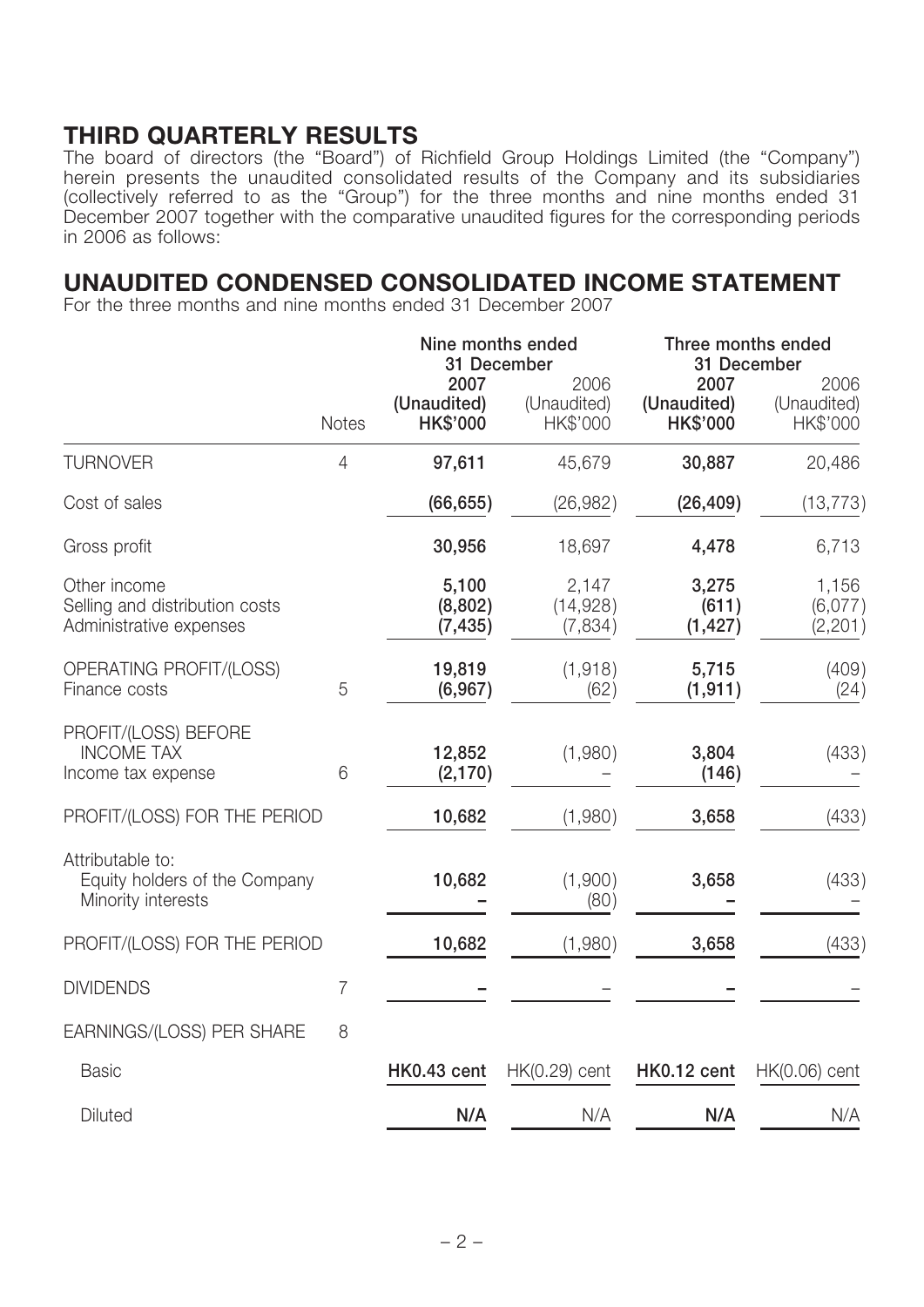# **UNAUDITED CONDENSED CONSOLIDATED STATEMENT OF CHANGES IN EQUITY**

For the nine months ended 31 December 2007

|                           |               |             |                | Equity attributable to equity holders of the Company |             |             |             |
|---------------------------|---------------|-------------|----------------|------------------------------------------------------|-------------|-------------|-------------|
|                           | <b>Issued</b> |             | Convertible    |                                                      |             |             |             |
|                           | share         | Share       | bonds          | Accumulated                                          |             | Minority    |             |
|                           | capital       | premium     | equity reserve | losses                                               | Total       | interests   | Total       |
|                           | (Unaudited)   | (Unaudited) | (Unaudited)    | (Unaudited)                                          | (Unaudited) | (Unaudited) | (Unaudited) |
|                           | HK\$'000      | HK\$'000    | HK\$'000       | HK\$'000                                             | HK\$'000    | HK\$'000    | HK\$'000    |
| At 1 April 2006           | 4,605         | 14,918      |                | (11, 255)                                            | 8,268       | 80          | 8,348       |
| Issue of new shares       | 2,646         | 15,066      |                |                                                      | 17,712      |             | 17,712      |
| Issuing costs             |               | (1, 315)    |                |                                                      | (1, 315)    |             | (1, 315)    |
| Exercise of share options | 381           | 5,829       |                |                                                      | 6,210       |             | 6,210       |
| Net loss for the period   |               |             |                | (1,900)                                              | (1,900)     | (80)        | (1,980)     |
| At 31 December 2006       | 7,632         | 34,498      |                | (13, 155)                                            | 28,975      |             | 28,975      |

#### **Equity attributable to equity holders of the Company**

|                            | Issued          |                 | Convertible            |                   |                 |                 |                 |
|----------------------------|-----------------|-----------------|------------------------|-------------------|-----------------|-----------------|-----------------|
|                            | share           | <b>Share</b>    |                        | bonds Accumulated |                 | Minority        |                 |
|                            | capital         |                 | premium equity reserve | losses            | Total           | interests       | Total           |
|                            | (Unaudited)     | (Unaudited)     | (Unaudited)            | (Unaudited)       | (Unaudited)     | (Unaudited)     | (Unaudited)     |
|                            | <b>HK\$'000</b> | <b>HK\$'000</b> | <b>HK\$'000</b>        | <b>HK\$'000</b>   | <b>HK\$'000</b> | <b>HK\$'000</b> | <b>HK\$'000</b> |
| At 1 April 2007            | 18,000          | 39,632          |                        | (22,908)          | 34,724          |                 | 34,724          |
| Issue of convertible bonds |                 |                 | 149,101                |                   | 149,101         |                 | 149,101         |
| Full conversion of         |                 |                 |                        |                   |                 |                 |                 |
| convertible bonds          | 7,600           | 450,986         | (149, 101)             |                   | 309,485         |                 | 309,485         |
| Issue of new shares        | 3,685           | 265,320         |                        |                   | 269,005         |                 | 269,005         |
| Issuing costs              |                 | (7, 119)        |                        |                   | (7, 119)        |                 | (7, 119)        |
| Net profit for the period  |                 |                 |                        | 10,682            | 10,682          |                 | 10,682          |
| At 31 December 2007        | 29,285          | 748,819         |                        | (12, 226)         | 765,878         |                 | 765,878         |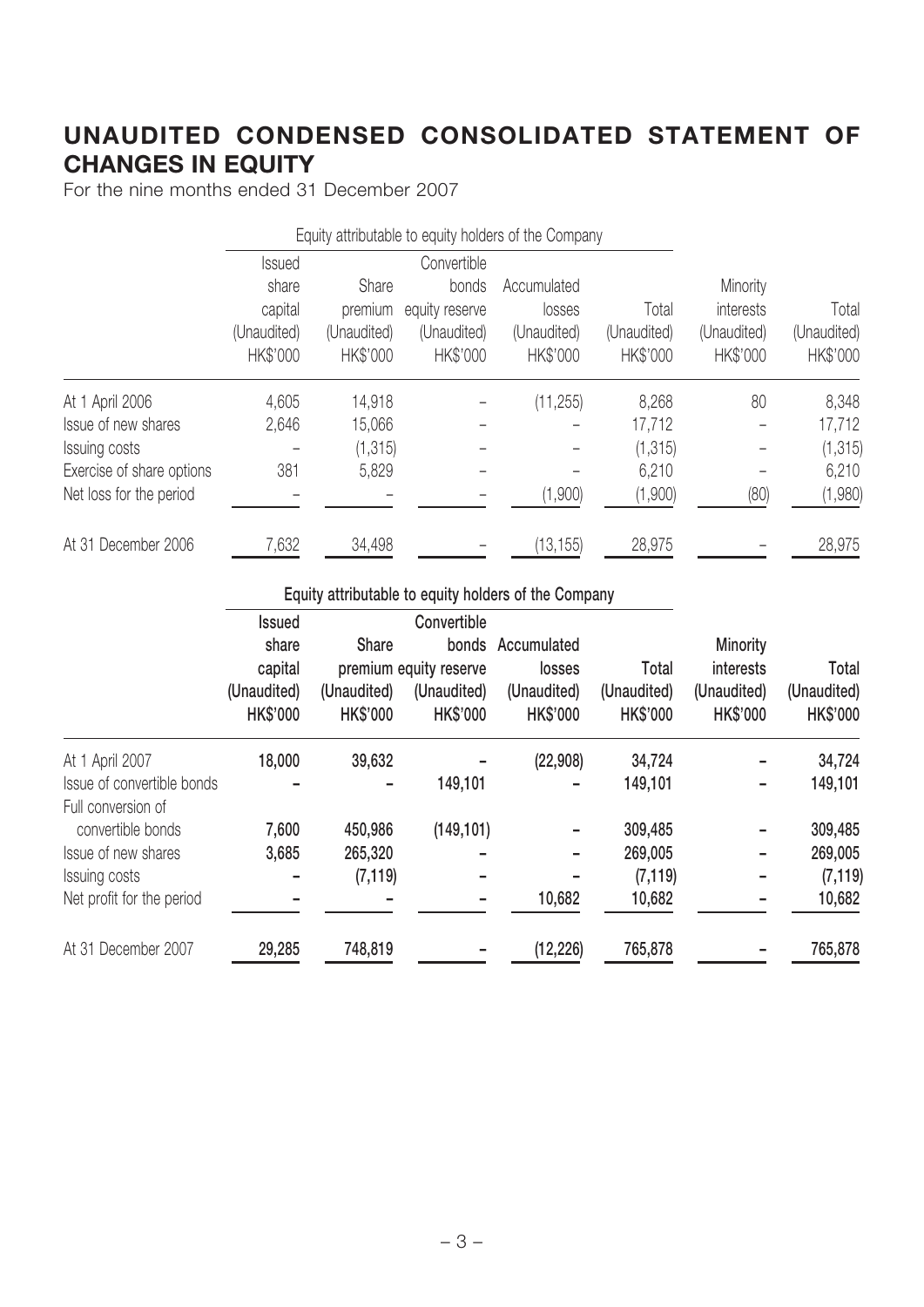# **NOTES TO THE CONDENSED CONSOLIDATED FINANCIAL STATEMENTS**

#### **1. GENERAL INFORMATION**

Richfield Group Holdings Limited (the "Company") was incorporated in the Cayman Islands on 10 January 2002 as an exempted company with limited liability under the Companies Law (2001 Second Revision) of the Cayman Islands. The address of its registered office is Cricket Square, Hutchins Drive, P.O. Box 2681, Grand Cayman KY1-1111, Cayman Islands and its principal place of business is Unit 1209, 12th Floor, Silvercord Tower 2, 30 Canton Road, Tsim Sha Tsui, Hong Kong. The Company's shares are listed on the Growth Enterprise Market ("GEM") of The Stock Exchange of Hong Kong Limited (the "Stock Exchange").

Pursuant to a special resolution passed on 26 July 2007 at an annual general meeting, the Company's name was proposed to be changed from Maxitech International Holdings Limited (Chinese translation being 全美國際集團有限公司, for identification purpose only) to Richfield Group Holdings Limited (Chinese translation being 田生集團有限公司, for identification purpose only). The change of name of the Company was approved by the Registrar of Companies in the Cayman Islands and Hong Kong on 10 August and 29 August 2007, respectively.

The principal activity of the Company is investment holding. The subsidiaries (together with the Company referred to as the "Group") are principally engaged in the provision of property brokerage services, carrying out schemes for property consolidation, assembly and redevelopment, property trading in Hong Kong, the trading of recycled computers and the trading of bags and accessories.

#### **2. BASIS OF PREPARATION**

The unaudited consolidated results have been prepared in accordance with Hong Kong Financial Reporting Standards which collective term includes all applicable individual Hong Kong Financial Reporting Standards, Hong Kong Accounting Standards and Interpretations issued by the Hong Kong Institute of Certified Public Accountants. The unaudited consolidated results also include the applicable disclosure requirements of the Hong Kong Companies Ordinance and the Rules Governing the Listing of Securities on the GEM of the Stock Exchange ("GEM Listing Rules"). The unaudited consolidated results have been prepared under the historical convention.

The accounting policies adopted in the preparation of the unaudited consolidated results are consistent with those used in the annual financial statements and interim financial statements of the Group for the year ended 31 March 2007 and the 6 months ended 30 September 2007, respectively, in addition to those mentioned in note 3 "Principal Accounting Policies" below.

All significant transactions and balances within the Group have been eliminated on consolidation.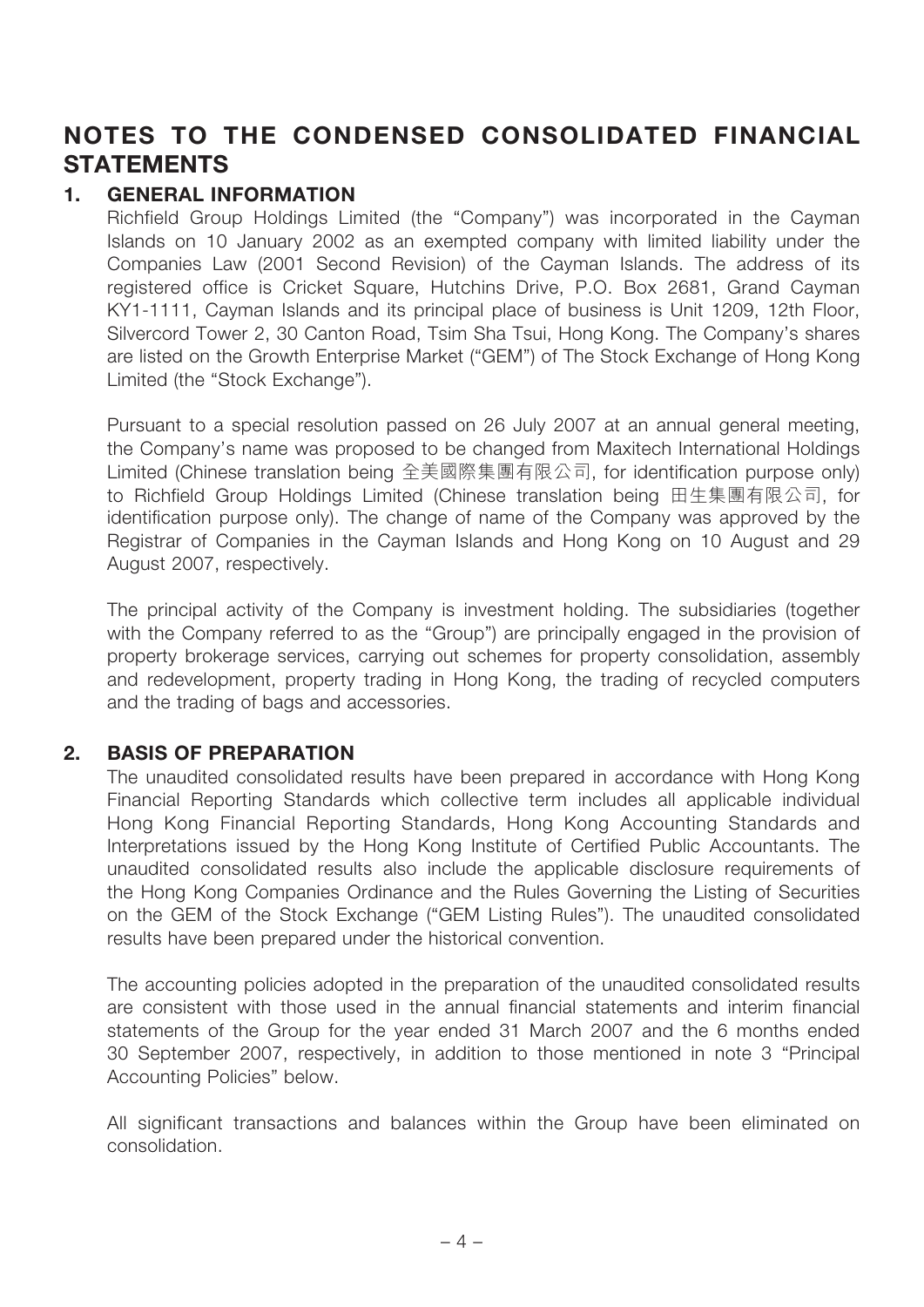#### **3. PRINCIPAL ACCOUNTING POLICIES**

#### **Revenue recognition**

Revenue arising from the sale of properties held for trading is recognised upon the signing of the sale and purchase agreement. Deposits and instalments received on properties sold prior to the date of revenue recognition are included in the balance sheet under forward sales deposits and instalments received.

#### **4. TURNOVER**

Turnover represents the aggregate of the net invoiced value of services rendered on property brokerage and assembly and goods sold, after allowances for returns and trade discounts.

|                                             | Nine months ended<br>31 December |                         | Three months ended<br>31 December |                         |
|---------------------------------------------|----------------------------------|-------------------------|-----------------------------------|-------------------------|
|                                             | 2007<br>2006                     |                         | 2007                              | 2006                    |
|                                             | (Unaudited)<br><b>HK\$'000</b>   | (Unaudited)<br>HK\$'000 | (Unaudited)<br><b>HK\$'000</b>    | (Unaudited)<br>HK\$'000 |
| Turnover                                    |                                  |                         |                                   |                         |
| Property assembly and brokerage<br>services | 30,874                           |                         | 10,393                            |                         |
| Sales of properties held for trading        | 9,169                            |                         | 9,169                             |                         |
| Trading of recycled computers               | 29,437                           | 6,766                   | 6,107                             | 6,766                   |
| Trading of bags and accessories             | 28,131                           | 38,913                  | 5,218                             | 13,720                  |
|                                             | 97,611                           | 45,679                  | 30,887                            | 20,486                  |

Certain comparative figures have been reclassified to conform with the current period's presentation of the result announcement.

#### **5. FINANCE COSTS**

|                                                                                                                                    | Nine months ended<br>31 December       |                                 | Three months ended<br>31 December      |                                 |
|------------------------------------------------------------------------------------------------------------------------------------|----------------------------------------|---------------------------------|----------------------------------------|---------------------------------|
|                                                                                                                                    | 2007<br>(Unaudited)<br><b>HK\$'000</b> | 2006<br>(Unaudited)<br>HK\$'000 | 2007<br>(Unaudited)<br><b>HK\$'000</b> | 2006<br>(Unaudited)<br>HK\$'000 |
| Interests on bank loans<br>Effective interest expense on<br>convertible bonds<br>Effective interest expense on<br>promissory notes | 2                                      | 62                              |                                        | 24                              |
|                                                                                                                                    | 2,586                                  |                                 |                                        |                                 |
|                                                                                                                                    | 4,379                                  |                                 | 1,911                                  |                                 |
|                                                                                                                                    | 6,967                                  | 62                              | 1,911                                  | 24                              |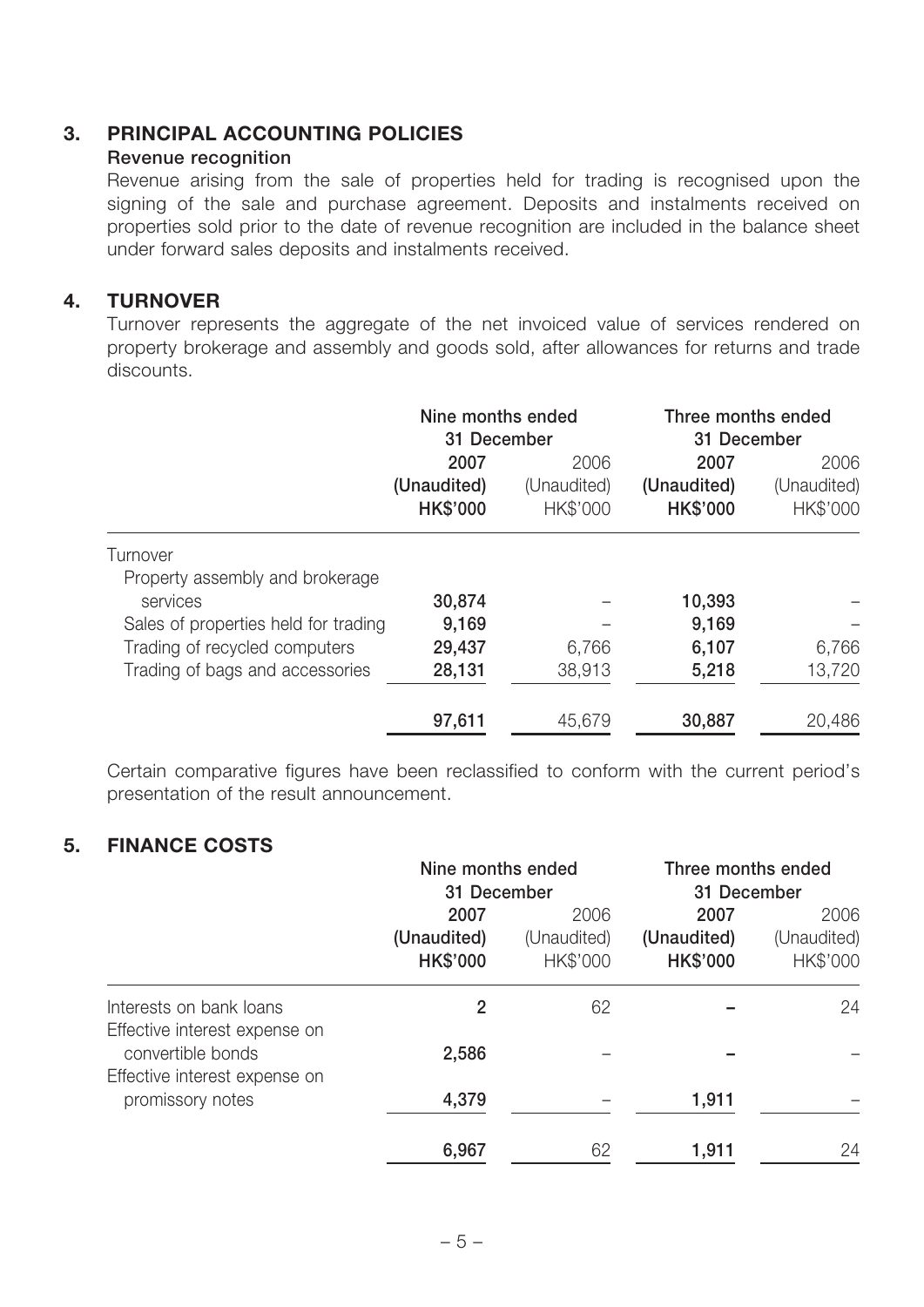#### **6. INCOME TAX EXPENSE**

Hong Kong profits tax has been provided at the rate of 17.5% (three and nine months ended 31 December 2006: Nil) on the estimated assessable profit arising in Hong Kong for the current period. Taxes on profits assessable in other jurisdictions have been calculated at the rates of tax prevailing in the places in which the Group operates, based on existing legislation, interpretation and practices in respect thereof.

Deferred tax had not been provided for the Group because the Group had no significant temporary differences at the balance sheet date (31 December 2006: Nil).

#### **7. DIVIDENDS**

The Board does not recommend the payment of a dividend for the nine months ended 31 December 2007 (nine months ended 31 December 2006: Nil).

#### **8. EARNINGS/(LOSS) PER SHARE**

The calculations of basic earnings per share for the three and nine months ended 31 December 2007 are based on the unaudited consolidated net profit attributable to equity holders for the three and nine months ended 31 December 2007 of approximately HK\$3,658,000 and HK\$10,682,000 respectively (three and nine months ended 31 December 2006: net loss attributable to equity holders of approximately HK\$433,000 and HK\$1,900,000 respectively) and on the weighted average number of 2,928,500,000 and 2,493,014,545 shares during the three and nine months ended 31 December 2007 (three and nine months ended 31 December 2006: 757,551,652 shares and 650,278,879 respectively).

Diluted earnings/(loss) per share for the three and nine months ended 31 December 2007 and the corresponding periods in 2006 have not been disclosed as no dilutive events existed during those periods.

## **MANAGEMENT DISCUSSION AND ANALYSIS**

The Group is principally engaged in the provision of property brokerage services, carrying out schemes for property consolidation, assembly and redevelopment, property trading in Hong Kong, the trading of recycled computers and the trading of bags and accessories.

The Group is currently engaged in property assembly schemes for approximately 90 redevelopment projects in Hong Kong. Those projects engaged are all residential and commercial properties which are located in Hong Kong Island and Kowloon side.

The bags sold by the Group consist principally of business bags, sports bags, backpacks, handbags and wallets. The accessories sold by the Group include belts, watches, spectacles and umbrellas. The trading of recycled computers by the Group includes PCs, laptops and computer parts (such as RAM modules, LCD panels, hard disks, DVD-ROMs, plastic covers, and keyboards etc.).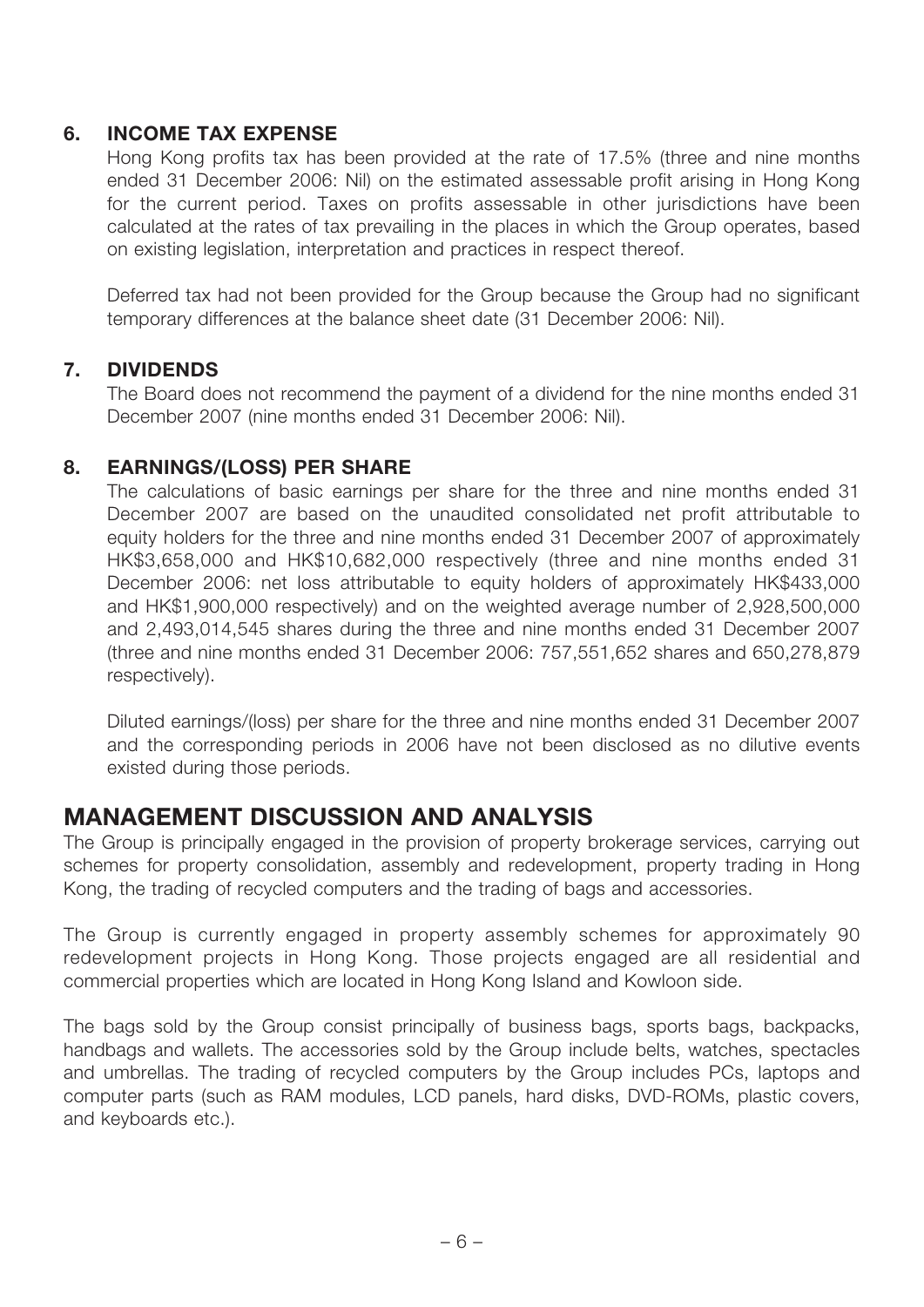# **FINANCIAL REVIEW**

#### **RESULTS**

During the nine months ended 31 December 2007, the Group recorded a turnover of approximately HK\$97.6 million (nine months ended 31 December 2006: approximately HK\$45.7 million), representing an increase of approximately 113.6% as compared with the corresponding period last year. The increase was mainly attributable to the contribution of the two new businesses of provision of property assembly and brokerage services and property trading and trading of recycled computers, which accounted for 41.0% and 30.2% respectively of the Group's total turnover for the period under review. The turnover for trading of bags and accessories was decreased by 27.7% as compared with the corresponding period last year.

The Group recorded a profit attributable to equity holders of the Company of approximately HK\$10.7 million, revealing a significant improvement when compared to a loss of approximately HK\$1.9 million in the corresponding period last year. The improvement was also mainly derived from the new business of provision of property assembly and brokerage services and property trading which was acquired on 29 May 2007. However, due to high competition, the business of trading of recycled computers recorded an operating profit of approximately HK\$1 million only for the nine months ended 31 December 2007. The trading of bags and accessories recorded an operating loss of HK\$0.2 million for the nine months ended 31 December 2007, which was mainly attributable to the decrease in turnover and the dramatic increase in operating costs.

The gross profit was increased by 65.6% for the nine months ended 31 December 2007 because of the new businesses of property assembly and brokerage and property trading. The property assembly and brokerage and property trading businesses contributed approximately 61.1% of the Group's total gross profit for the period. On the contrary, the gross profit margin was decreased from approximately 40.9% to 31.7% for the nine months ended 31 December 2007, which was attributable to the extreme lower gross profit margin for the business of provision of trading of recycled computers.

The decrease of 41.0% in the selling and distribution costs in the period under review was mainly attributable to the reduction of the selling and distribution costs for trading of bags and accessories. The administrative expenses were decreased by approximately 5.1% in the period under review due to stringent cost controls for the businesses of provision of property assembly and brokerage services and trading of recycled computers.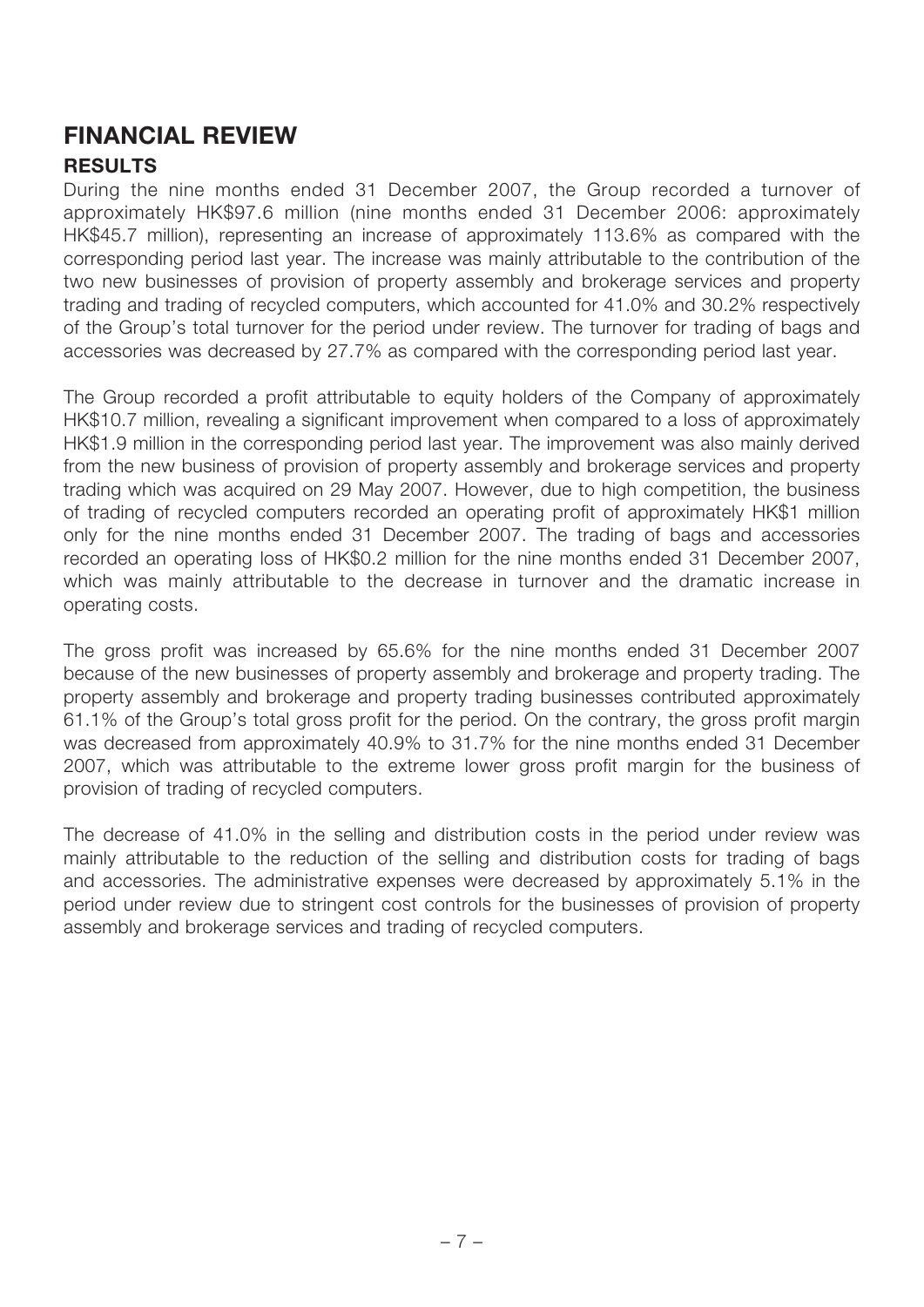## **BUSINESS REVIEW**

In view of Hong Kong's favourable economic conditions and upward momentum of robust growth for local property market, the business potential from our core businesses, the provision of property assembly and brokerage services and property trading, is promising. The business has contributed approximately 41.0% and 80.5% to the Group's turnover and operating profit, respectively for the nine months ended 31 December 2007. However, the results during the period have not yet fully revealed the business potential since substantial part of the revenue of property assembly and brokerage cannot be recognised until completion of the property assembly agreement, which is expected to be in the forth quarter of the financial year.

As at 31 December 2007, the Group had approximately 90 property assembly projects in progress with a total site area of approximately 630,000 square feet. Among those projects in progress, there were approximately 70 projects located on Hong Kong Island, mainly in Midlevel, Sheung Wan and Causeway Bay, etc. and approximately 20 projects in Kowloon, mainly in Ho Man Tin, Sham Shui Po and Mongkok, etc. The Group expects to further complete a number of property assembly projects in the current financial year which are all in the prime locations on Hong Kong Island and in Kowloon.

The business of trading of recycled computers contributed HK\$29.4 million to the Group's turnover and HK\$1 million to the Group's operating profit, representing 30.2% and 4.9% to the Group's turnover and operating profit, respectively, for the nine months ended 31 December 2007. The net profit margin was 3.1% only during the reporting period. The decreasing turnover and the low operating profit margin were mainly due to fierce competition and the increase in operating cost.

The business of trading of bags and accessories recorded a substantial decrease in turnover and an unsatisfactory result for the reporting period. The business suffered from sustained operating losses in view of the increasing in operating costs and rental expenses, which were increased drastically for the last two years.

## **CAPITAL STRUCTURE**

There is no material change in capital structure of the Company during the three months ended 31 December 2007.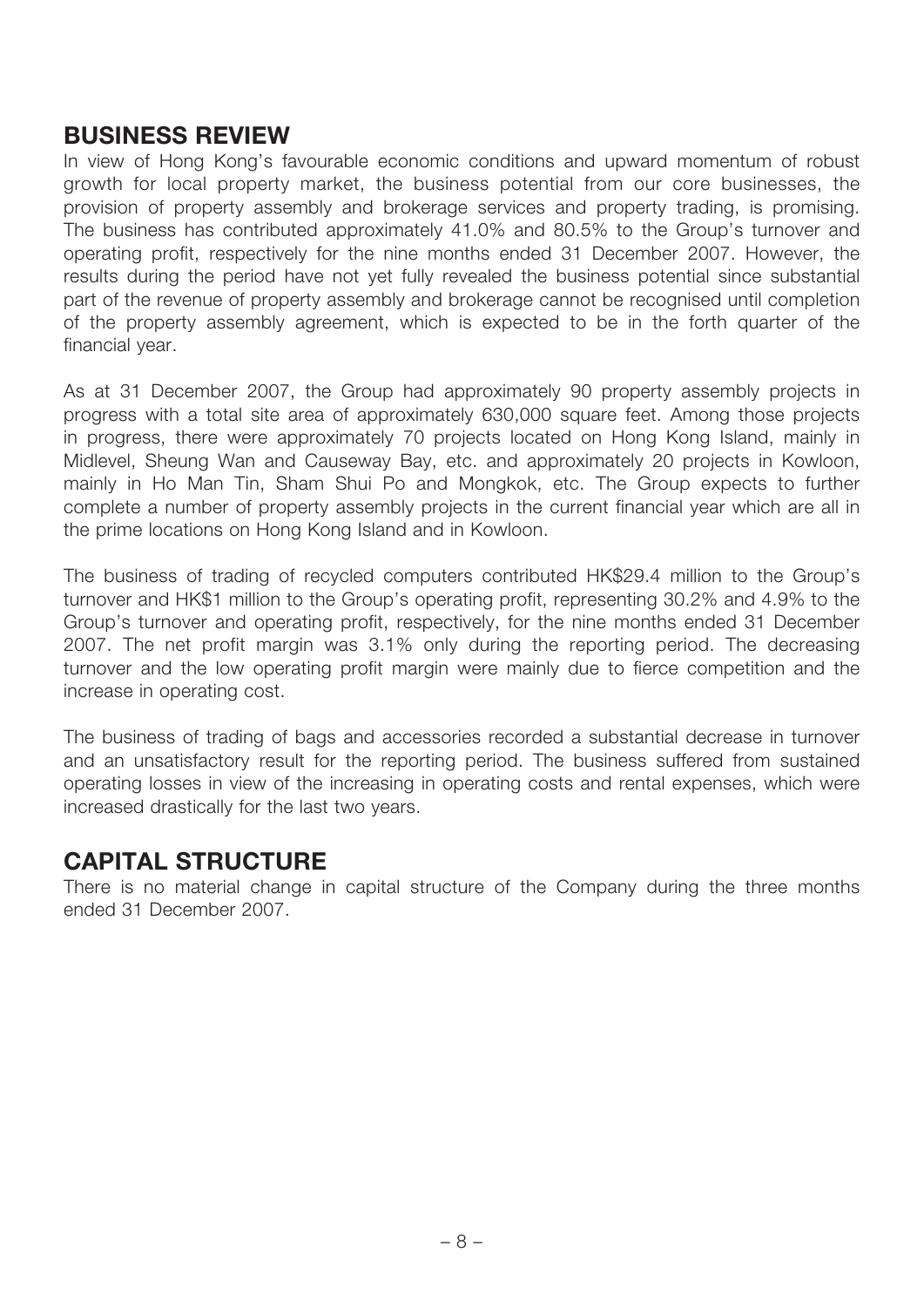## **PROSPECTS**

Optimistic outlook on the Hong Kong economy, prosperous local property market and increasing demand for urban redevelopment maintain a favourable business environment and present new opportunities to the Group. Contributions from business of the provision of property brokerage services, carrying out schemes for property consolidation, assembly and redevelopments and property trading in Hong Kong are expected to be increasing in forthcoming periods.

In view of the keen competition and the increasing costs, the trend of decreasing profit margin and turnover for the businesses of trading of bags and trading of recycled computers is expected to continue and the situation is expected to deteriorate in the future. The Group will restrain from making further investments and will exercise tighter control on the operating costs in these businesses with a view to focus on the development of the business of property assembly and brokerage.

## **DIRECTORS' AND CHIEF EXECUTIVES' INTERESTS AND SHORT POSITION IN THE SHARES, UNDERLYING SHARES AND DEBENTURES OF THE COMPANY OR ANY ASSOCIATED CORPORATION**

As at 31 December 2007, the interests and short positions of the directors and chief executives of the Company in the shares, underlying shares and debentures of the Company or any of its associated corporations (within the meaning of Part XV of the Securities and Futures Ordinance (Cap. 571, Laws of Hong Kong) ("SFO")) which were required to be notified to the Company and the Stock Exchange pursuant to Divisions 7 and 8 of Part XV of the SFO (including interests or short positions which they were taken or deemed to have under such provisions of the SFO) or as recorded in the register required to be kept by the Company under Section 352 of the SFO or otherwise notified to the Company and the Stock Exchange pursuant to the required standards of dealings by directors as referred to in Rules 5.46 of the GEM Listing Rules, were as follows:

|                                          |                      | <b>Number of Shares</b> |               | Approximate                   |
|------------------------------------------|----------------------|-------------------------|---------------|-------------------------------|
| <b>Director</b>                          | Personal<br>interest | Corporate<br>interest   | Total         | percentage of<br>shareholding |
| Mr. Pong Wai San,<br>Wilson ("Mr. Pong") | 310,104,000          | 936,794,000<br>(Note)   | 1,246,898,000 | 42.58%                        |

Note: These shares are beneficially owned by Virtue Partner Group Limited, a company wholly owned by Mr. Pong.

All the interests disclosed above represent long position in the shares of the Company.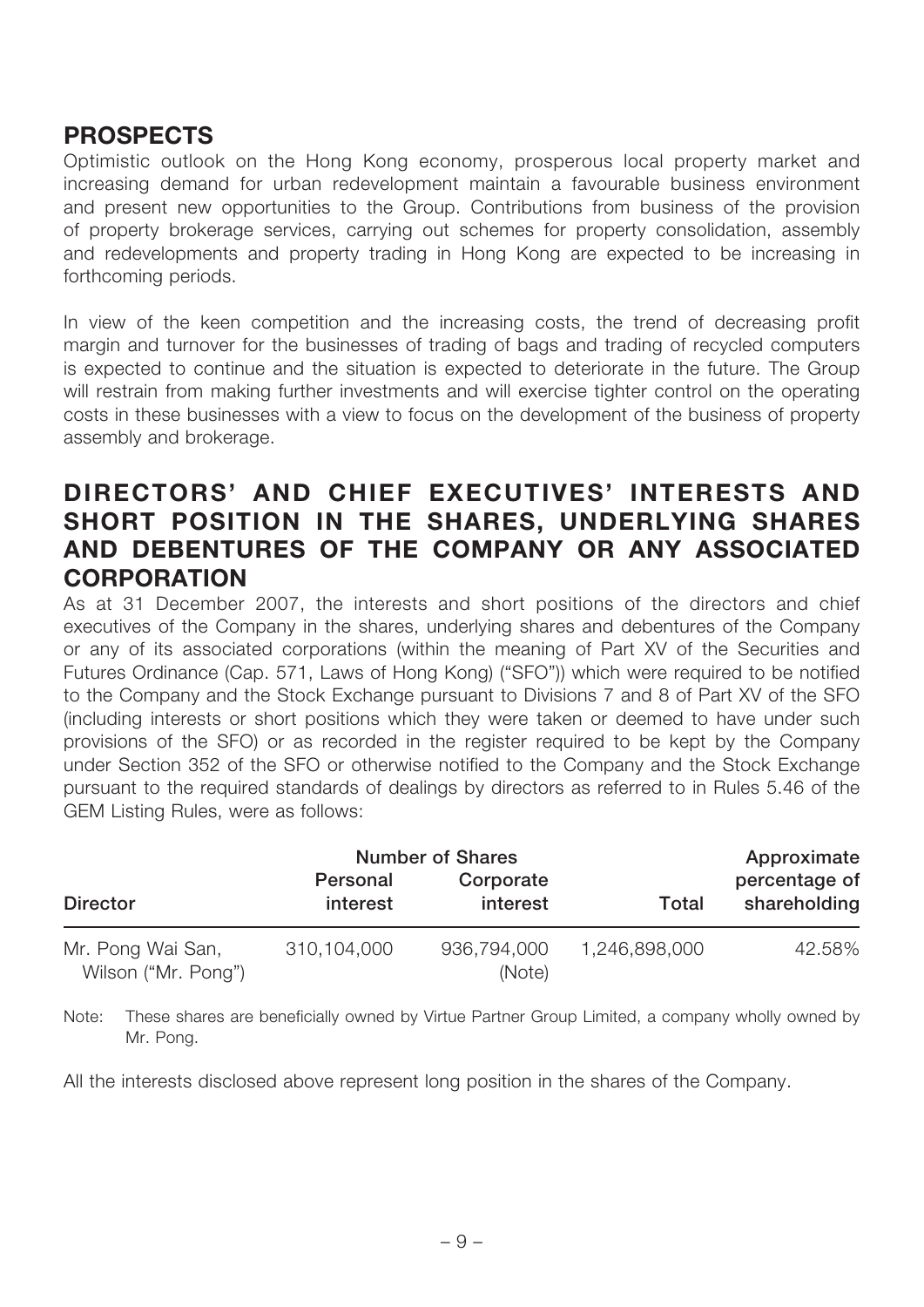Save as disclosed above, as at 31 December 2007, none of the directors and chief executives of the Company had any other interests or short positions in any shares, underlying shares or debentures of the Company or any of its associated corporation (within the meaning of Part XV of the SFO) which were required to be notified to the Company and the Stock Exchange pursuant to Divisions 7 and 8 of Part XV of the SFO (including interests or short positions which they were taken or deemed to have under such provisions of the SFO), or which were required to be recorded in the register kept by the Company under Section 352 of the SFO or otherwise notified to the Company and the Stock Exchange pursuant to Rules 5.46 of the GEM Listing Rules.

## **SUBSTANTIAL SHAREHOLDERS' INTERESTS IN SHARES**

As at 31 December 2007, other than the interests of certain directors as disclosed under the section headed "Directors' and chief executives' interests and short positions in the shares, underlying shares and debentures of the company or any associated corporation" above, the interest or short positions of person in the shares and underlying shares and debentures of the Company which would fall to be disclosed to the Company under the provisions of Divisions 2 and 3 of Part XV of the SFO or, who is, directly or indirectly, interested in 5% or more of the nominal value of any class of share capital carrying rights to vote in all circumstances at general meetings of any other members of the Group, or any other substantial shareholders whose interests or short positions were recorded in the register required to be kept by the Company under Section 336 of the SFO were as follows:

| Name of shareholder                                    | Capacity in<br>which shares<br>are held | Number of<br>issued shares | Percentage of<br>the issued<br>share capital |
|--------------------------------------------------------|-----------------------------------------|----------------------------|----------------------------------------------|
| Ms. Tung Ching Yee, Helena<br>(Note 1)                 | Family interest                         | 1,246,898,000              | 42.58%                                       |
| Virtue Partner Group Limited<br>(Note 2)               | Beneficial owner                        | 936,794,000                | 31.99%                                       |
| Richfield (Holdings) Limited<br>(Note 3)               | Beneficial owner                        | 760,000,000                | 25.95%                                       |
| Mr. Au Wing Wah<br>("Mr. Au") (Note 3)                 | Interest in controlled<br>corporation   | 760,000,000                | 25.95%                                       |
| Ms. Kong Pik Fan (Note 4)                              | Family interest                         | 760,000,000                | 25.95%                                       |
| Integrated Asset Management<br>(Asia) Limited (Note 5) | Beneficial owner                        | 195,420,000                | 6.67%                                        |
| Mr. Yam Tak Cheung<br>("Mr. Yam") (Note 5)             | Interest in controlled<br>corporation   | 195,420,000                | 6.67%                                        |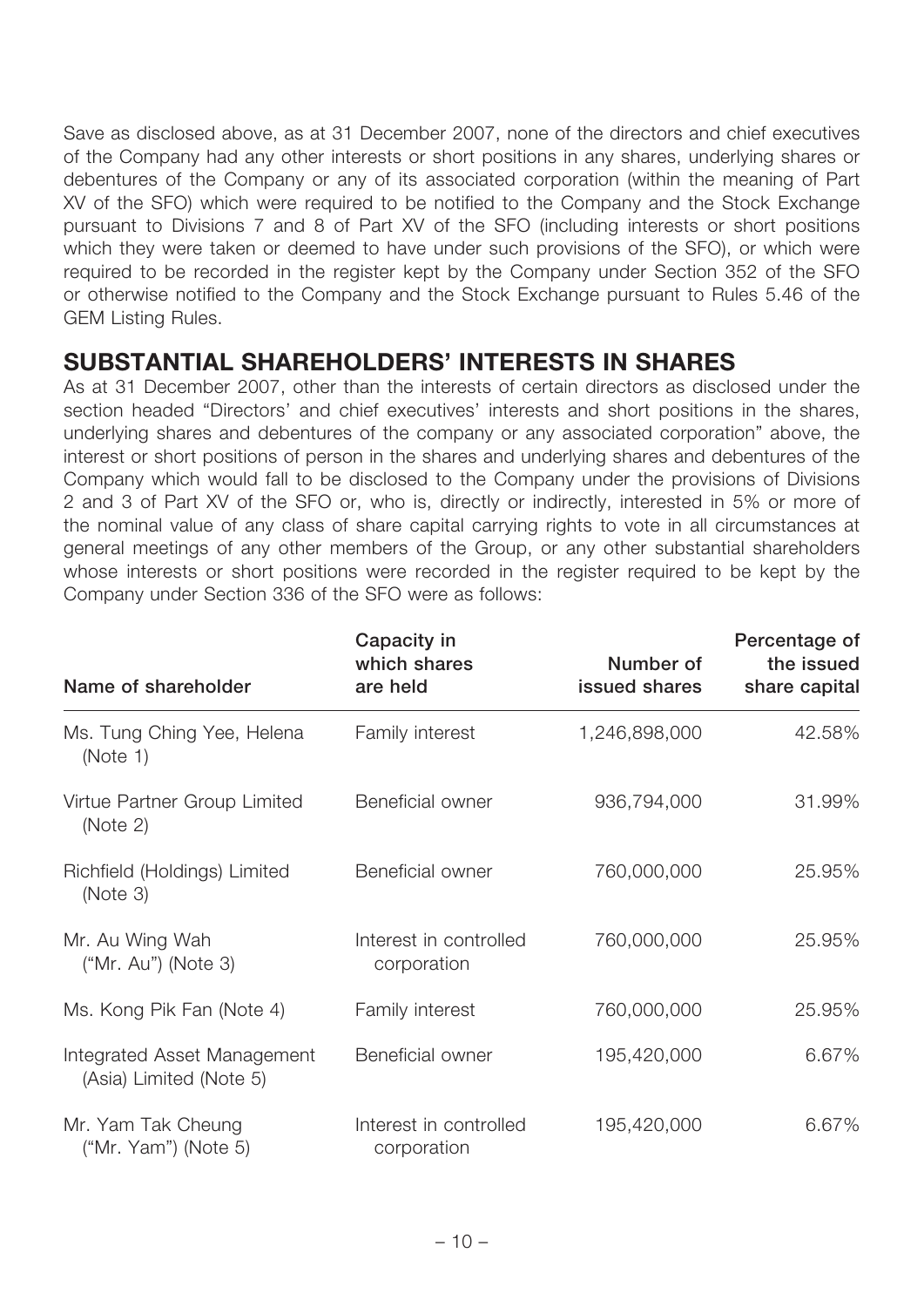Notes:

- 1. Ms. Tung Ching Yee, Helena is the wife of Mr. Pong and accordingly deemed to be interested in the shares beneficially owned by Mr. Pong in his own capacity and through his controlled corporation, Virtue Partner Group Limited, under SFO.
- 2. These shares are beneficially owned by Virtue Partner Group Limited, a company wholly owned by Mr. Pong.
- 3. These shares are beneficially owned by Richfield (Holdings) Limited, a company wholly owned by Mr. Au, and therefore Mr. Au deemed to be interested in the shares owned by Richfield (Holdings) Limited, under SFO.
- 4. Ms. Kong Pik Fan is the wife of Mr. Au and accordingly deemed to be interested in the shares beneficially owned by Mr. Au in his own capacity and through his controlled corporation, Richfield (Holdings) Limited, under SFO.
- 5. These shares are beneficially owned by Integrated Asset Management (Asia) Limited, a company wholly owned by Mr. Yam, and therefore Mr. Yam deemed to be interested in the shares owned by Integrated Asset Management (Asia) Limited, under SFO.

All the interests disclosed above represent long position in shares of the Company.

Save as disclosed above, as at 31 December 2007, the directors of the Company were not aware of any other person (other than the directors and chief executive of the Company) who had an interest or short position in the shares or underlying shares of the Company which would fall to be disclosed to the Company under the provisions of Divisions 2 and 3 of Part XV of the SFO or, who is, directly or indirectly, interested in 5% or more of the nominal value of any class of share capital carrying rights to vote in all circumstances at general meetings of any other members of the Group, or any other substantial shareholders whose interests or short positions were recorded in the register required to be kept by the Company under Section 336 of the SFO.

## **DIRECTOR'S RIGHTS TO ACQUIRE SHARE OR DEBENTURES**

Apart from as disclosed under the heading "Directors' and chief executives' interests and short positions in the shares, underlying shares and debentures of the company or any associated corporation" above, at no time during the reporting period were rights to acquire benefits by means of the acquisition of shares in or debentures of the Company or of any other body corporate granted to any directors or their respective spouse or children under 18 years of age, or were any such rights exercised by them; or was the Company, its holding company or any of its subsidiaries a party to any arrangements to enable the directors, their respective spouse or children under 18 years of age to acquire such rights in the Company or any other body corporate.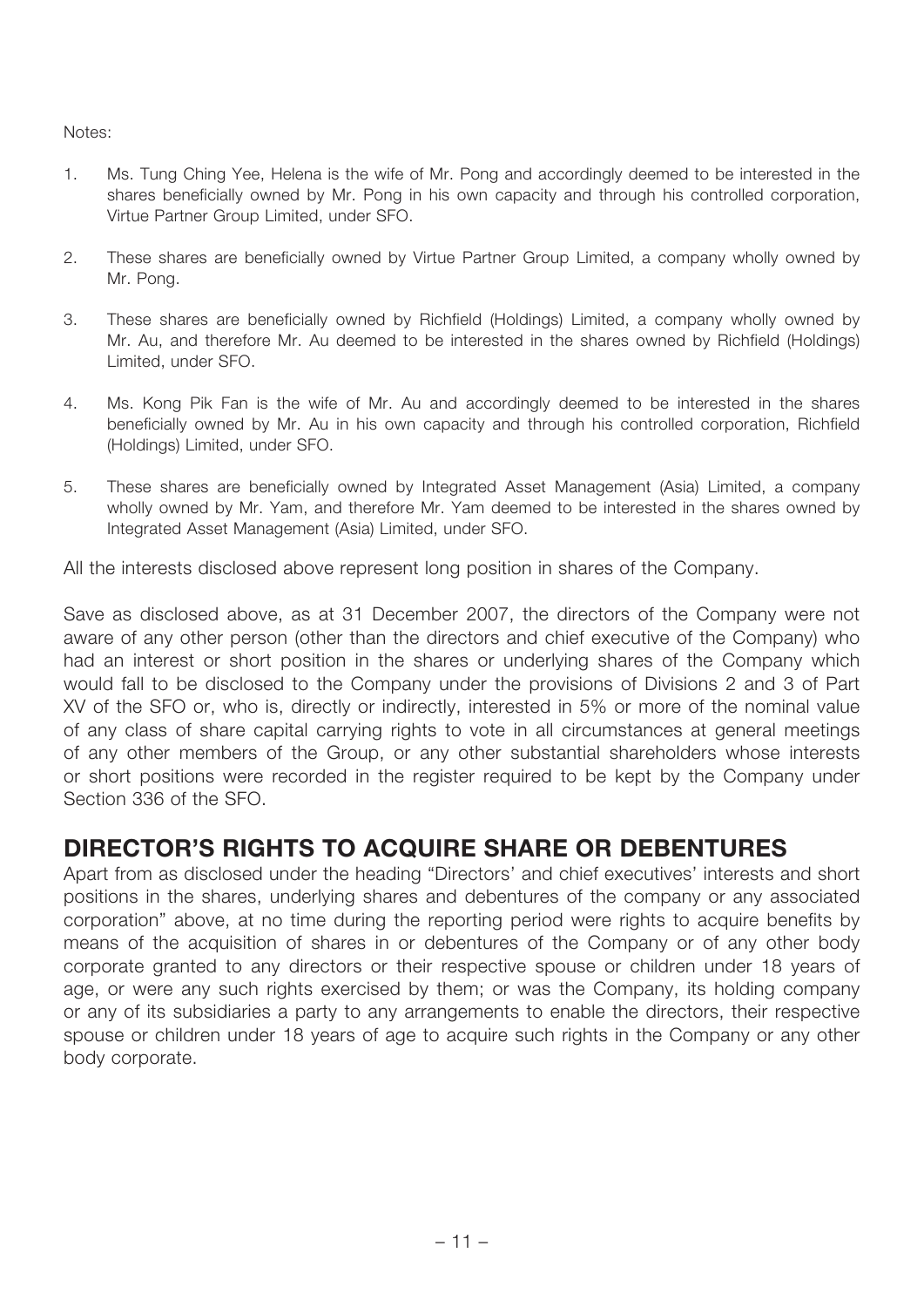# **PURCHASE, REDEMPTION OR SALE OF THE LISTED SECURITIES OF THE COMPANY**

Neither the Company, nor any of its subsidiaries has purchased, redeemed or sold any of the Company's listed shares during the nine months ended 31 December 2007.

## **DIRECTOR'S INTERESTS IN COMPETING INTERESTS**

As at the date of this announcement, none of the directors, the management shareholders of the Company and their respective associates (as defined in the GEM Listing Rules) had any interest in a business which causes or may cause a significant competition with the business of the Group and any other conflicts of interest which any such person has or may have with the Group.

## **CODE OF CONDUCT REGARDING SECURITIES TRANSACTIONS BY DIRECTORS**

The Company has adopted a code of conduct regarding securities transactions by directors on terms no less exacting than the required standard of dealings set out in Rules 5.48 to 5.67 of the GEM Listing Rules. The Company was not aware of any non-compliance with such required standard of dealings and its code of conduct regarding securities transactions throughout the nine months ended 31 December 2007.

## **CORPORATE GOVERNANCE PRACTICES**

The Company has complied with the Code on Corporate Governance Practices (the "CG Code") as set out in Appendix 15 of the GEM Listing Rules throughout the nine months ended 31 December 2007, except with deviations from code provisions A.2.1 regarding the separate role of chairman and chief executive officer of the Company. The reasons for such deviation had been stated in the Company's 2007 Annual Report.

As at the date of this announcement, Mr. Pong Wai San, Wilson resigned as the Chairman of the Company on 5 February 2008 for the reason of improving the corporate governance of the Group. No replacement for the post of the chairman has been fixed yet. The Board will review the current structure from time to time. If candidate with suitable leadership, knowledge, skills and experience is identified within or outside the Group, the Company will make necessary arrangement for the new appointment at the appropriate time.

Under recommended best practices A.4.4 of the CG Code, the listed issuers should establish a nomination committee. On 12 November 2007, the Company set up a nomination committee with written terms of reference in compliance with the GEM Listing Rules for the purpose of making recommendations to the Board so as to ensure that all nominations are fair and transparent. The nomination committee comprises Mr. Pong Wai San, Wilson, the executive director of the Company, and the three independent non-executive directors of the Company, namely, Mr. Koo Fook Sun, Louis, Mr. Lai Hin Wing, Henry and Mr. Lung Hung Cheuk.